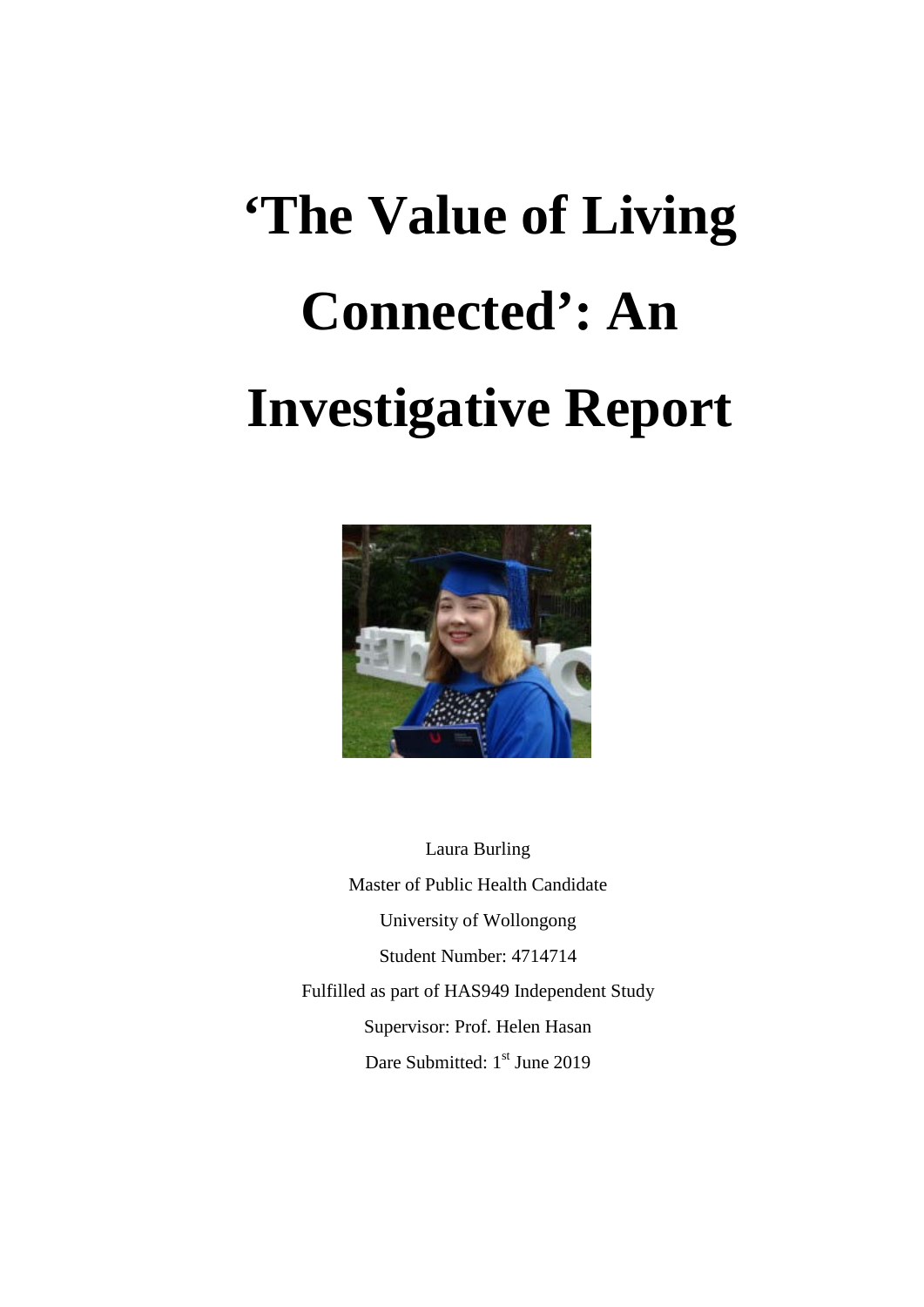# **Table of Contents**

|    | 1. Overview of Project             | Page 2  |
|----|------------------------------------|---------|
|    | 1.1. Rationale                     | Page 2  |
|    | 1.2. Research Question             | Page 2  |
|    | 1.3. Research Aim and Objectives   | Page 3  |
|    | 1.4. Methodology                   | Page 3  |
|    | 1.4.1. Research Setting            | Page 3  |
|    | 1.4.2. Participants                | Page 4  |
|    | 1.4.3. Method                      | Page 5  |
|    | 2. Results                         | Page 6  |
|    | 2.1. Theme 1: Independence         | Page 6  |
|    | 2.2. Theme 2: Meaningful things to | Page 7  |
|    | do                                 |         |
|    | 2.3. Theme 3: Connection with      | Page 8  |
|    | friends/family                     |         |
|    | 2.4. Theme 4: General satisfaction | Page 8  |
|    | with Living Connected              |         |
|    | 3. Discussion                      | Page 9  |
|    | 3.1. Statement of Key Findings     | Page 9  |
|    | 3.2. Comparison with Previous      | Page 10 |
|    | Literature                         |         |
|    | 3.3. Strengths and Limitations     | Page 11 |
|    | 4. Conclusion                      | Page 12 |
| 5. | <b>Highlights</b>                  | Page 13 |
|    | 6. References                      | Page 15 |
|    | 7. Appendices                      | Page 16 |
|    | 7.1. Appendix 1 - ASCOT Measures   | Page 16 |
|    | 7.2. Appendix 2 - Interview Guide: | Page 17 |
|    | <b>First Version</b>               |         |
|    | 7.3. Appendix 3 – Interview Guide: | Page 20 |
|    | <b>Second Version</b>              |         |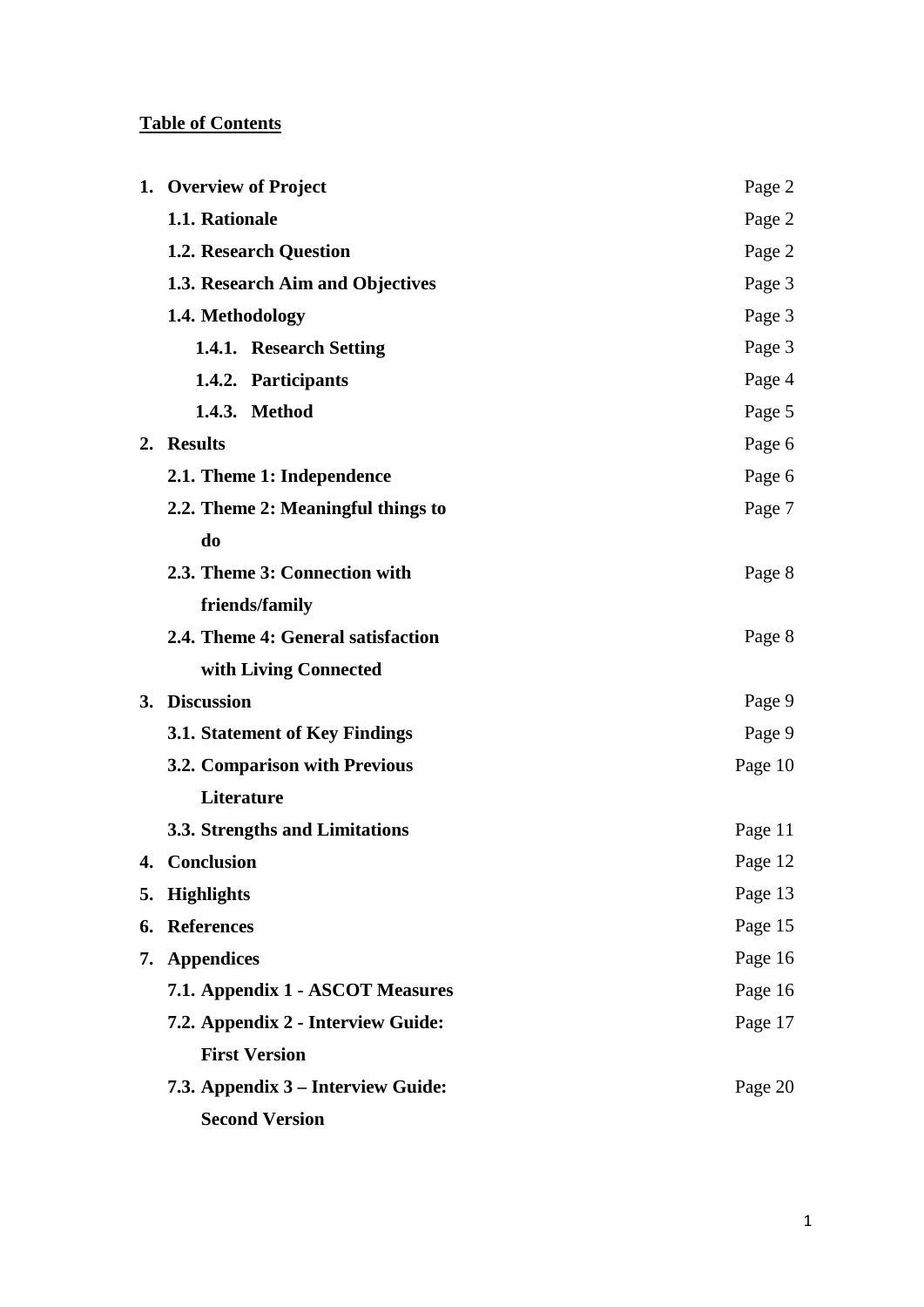#### **1. Overview of project**

#### **1.1. Rationale**

As individuals, having worthwhile relationships, as well as feeling socially connected to family and the wider community, can improve health and wellbeing and decrease mortality rates (Holt-Lunstad et al. 2017). Older people are more susceptible to experiencing social isolation due to many factors including impaired mental and/or physical capabilities or the loss of a loved one (AIHW 2017). According to the Australian Institute of Health and Welfare (2017), 1 in 5 older Australians are reported to experience social isolation. Furthermore, in an increasingly digitalised world, older people are becoming increasingly excluded from the community due to becoming disconnected from loved ones, an inability to engage in as many activities and access crucial government services, perpetuating social isolation (Hasan & Linger 2018)

Prior research has demonstrated that ICT technology can expand and sustain social relationships amongst older people, enhancing social and emotional wellbeing. Research surrounding older populations has mostly focused on medical and economic concerns (Khosravi et al. 2016; Hasan & Linger 2018). There has been substantial research done to identify the social and emotional needs of older people, including how ICT addresses these concerns. Prior research has found that ICT classes held in residential aged care facilities enhance the social participation and involvement of elderly residents, contributing to their occupation and giving them a sense of control and dignity over their lives once their digital capabilities develop (Hasan & Linger 2016).

Existing computer-for-seniors programs have only scratched the surface of these needs. Previous research into the social and emotional wellbeing of seniors related to their use of digital technology is limited.

#### **1.2. Research Question**

Due to the circumstances described in the previous section, the researcher formulated the following research question: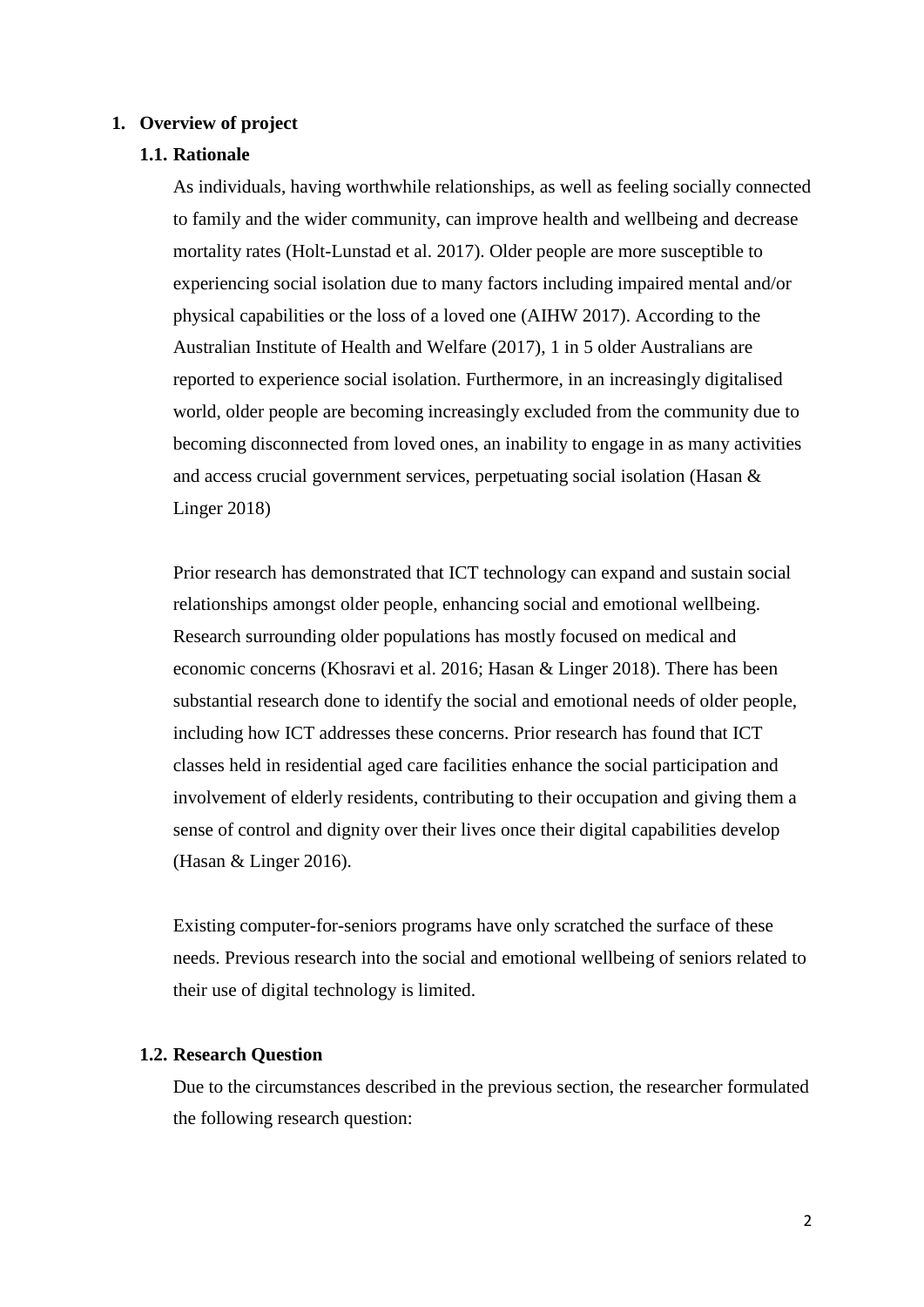"How does a community-based ICT intervention utilising a person-centred approach influence the social and emotional wellbeing of older Australians residing in the Illawarra region?"

#### **1.3. Research Aim and Objectives**

The aim of this research report was to determine how a community-based ICT intervention utilising a person-centred approach influences the social and emotional wellbeing of older Australians residing in the Illawarra region.

The overarching research question was answered by fulfilling the following objectives:

- (1) To determine the factors that contribute to the social and emotional wellbeing of older Australians.
- (2) To assess the difficulties older Australians face in regards to accessing and utilising digital technologies.
- (3) To explore the reasons why older Australians seek assistance in learning how to use their digital devices.
- (4) To determine how a community-based, person-centred ICT intervention contributes to the social and emotional wellbeing of older Australians.

#### **1.4. Methodology**

For the purpose of this research project, the researcher implemented a constructivist methodology as the researcher was concerned with the individual's knowledge and experiences guiding the research project (Ultanir 2012). The researcher undertook qualitative research methods as they were interested in examining people's "beliefs, experiences, attitudes, behaviours and interactions" (Pathak et al. 2013, p. 192).

## **1.4.1. Research Setting**

Research was undertaken at two user driven computer help centres run by Living Connected at Unanderra Community Centre and iAccelerate. The centres are run mostly through the provision of volunteers, however; there are a small number of paid staff. These centres allowed older clients to drop-in on a weekly/fortnightly basis and get technological assistance on any aspect of their technology that they are interested in learning or becoming more familiar with.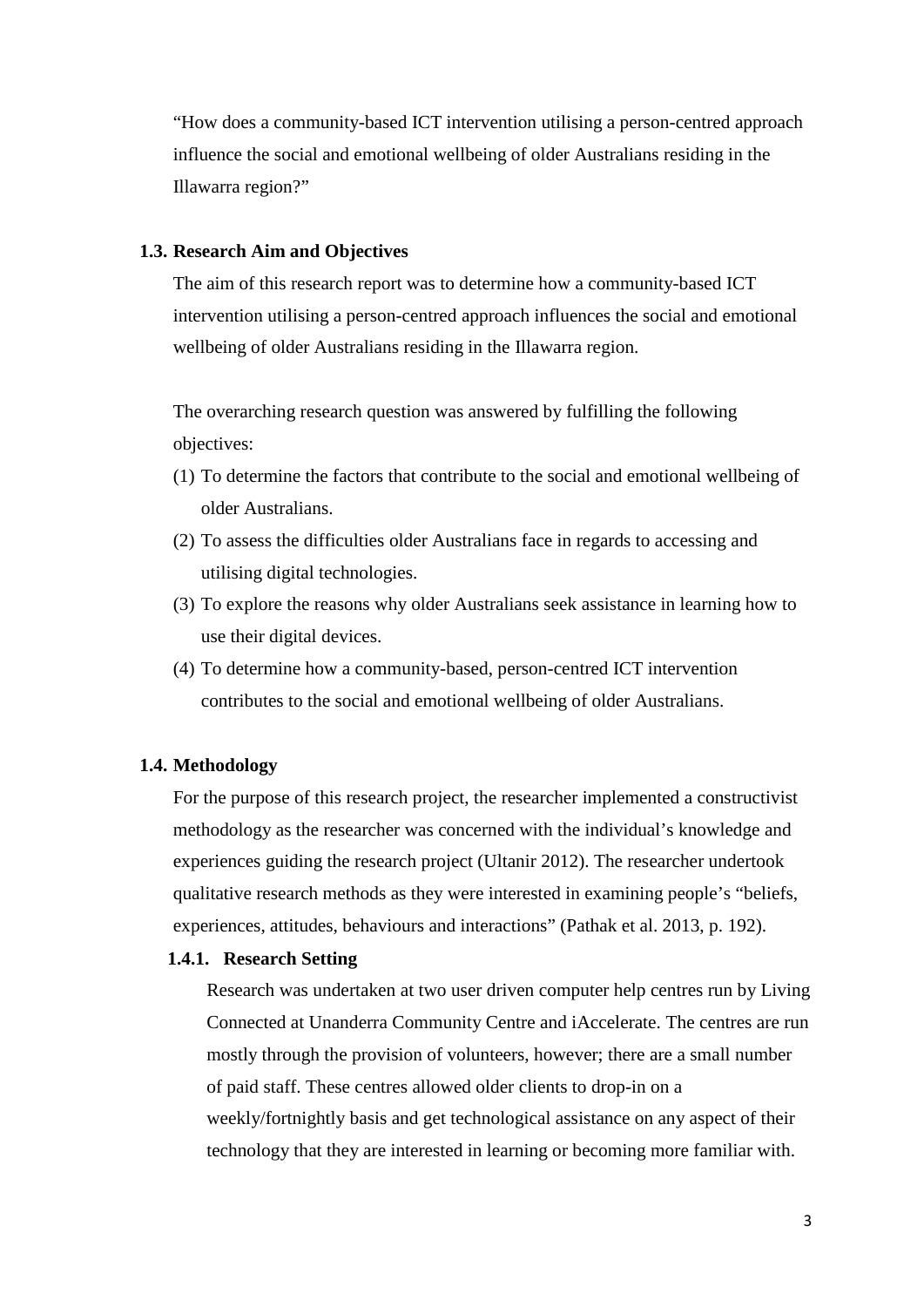# **1.4.2. Participants**

Six participants were recruited as part of this study. The characteristics of these participants are outlined in figures 1.1, 1.2, 1.3 and 1.4 below.

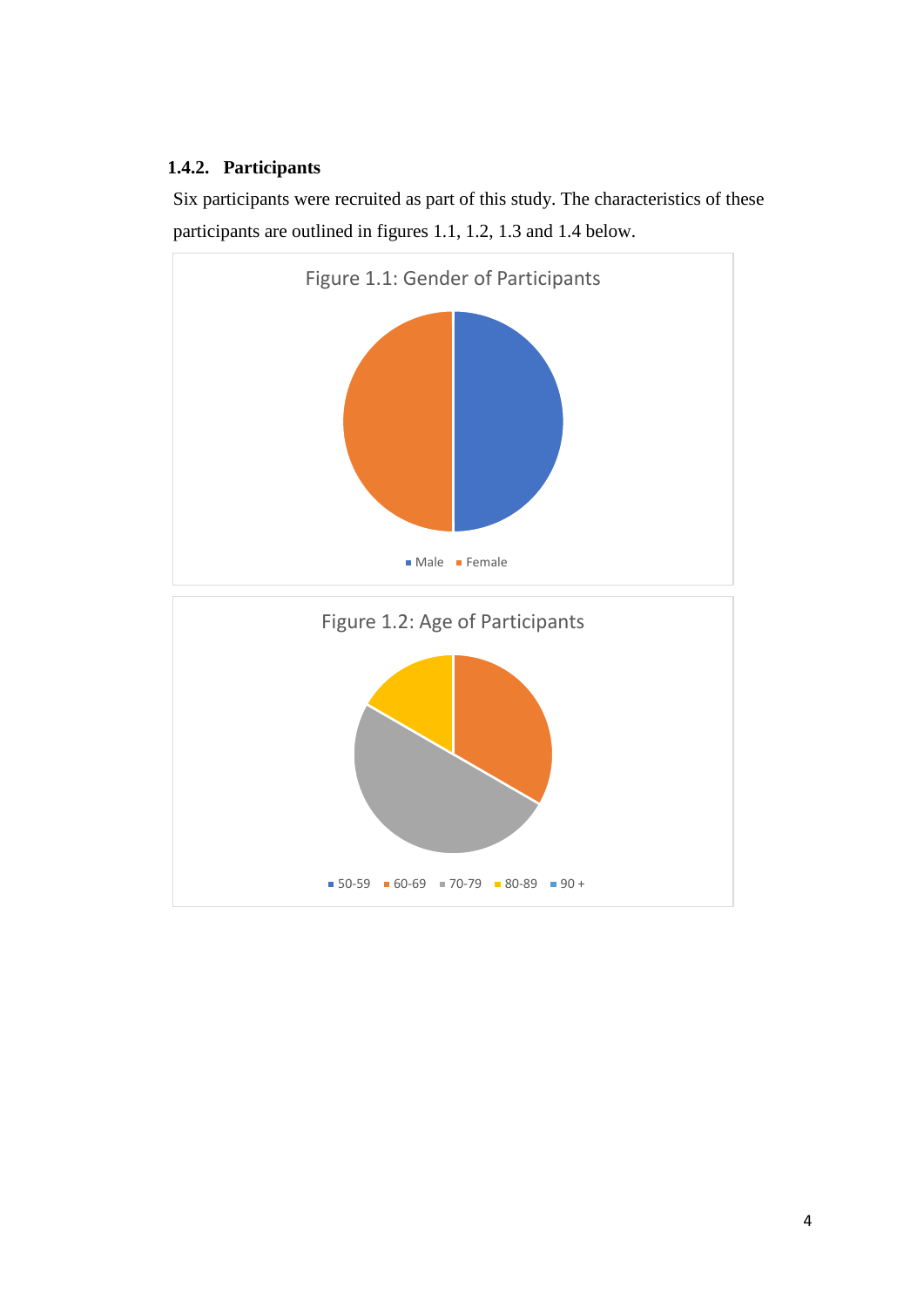

#### **1.4.3. Method**

As a preliminary research phase of this project, the researcher undertook some voluntary work at Living Connected to understand firsthand how the organisation operated. The method undertaken for data collection included conducting semi-structured interviews that consisted of ASCOT measures, checklist and open-response questions (see appendixes 1, 2). Once saturation was reached the researcher amended the open questions through means of snowballing to gather more data on topics not originally considered (see appendix 3). Notes from the interviews were taken by hand whilst the interviews were simultaneously audio recorded for transcription. Audio from the interviews were transcribed manually and thematic analysis was undertaken.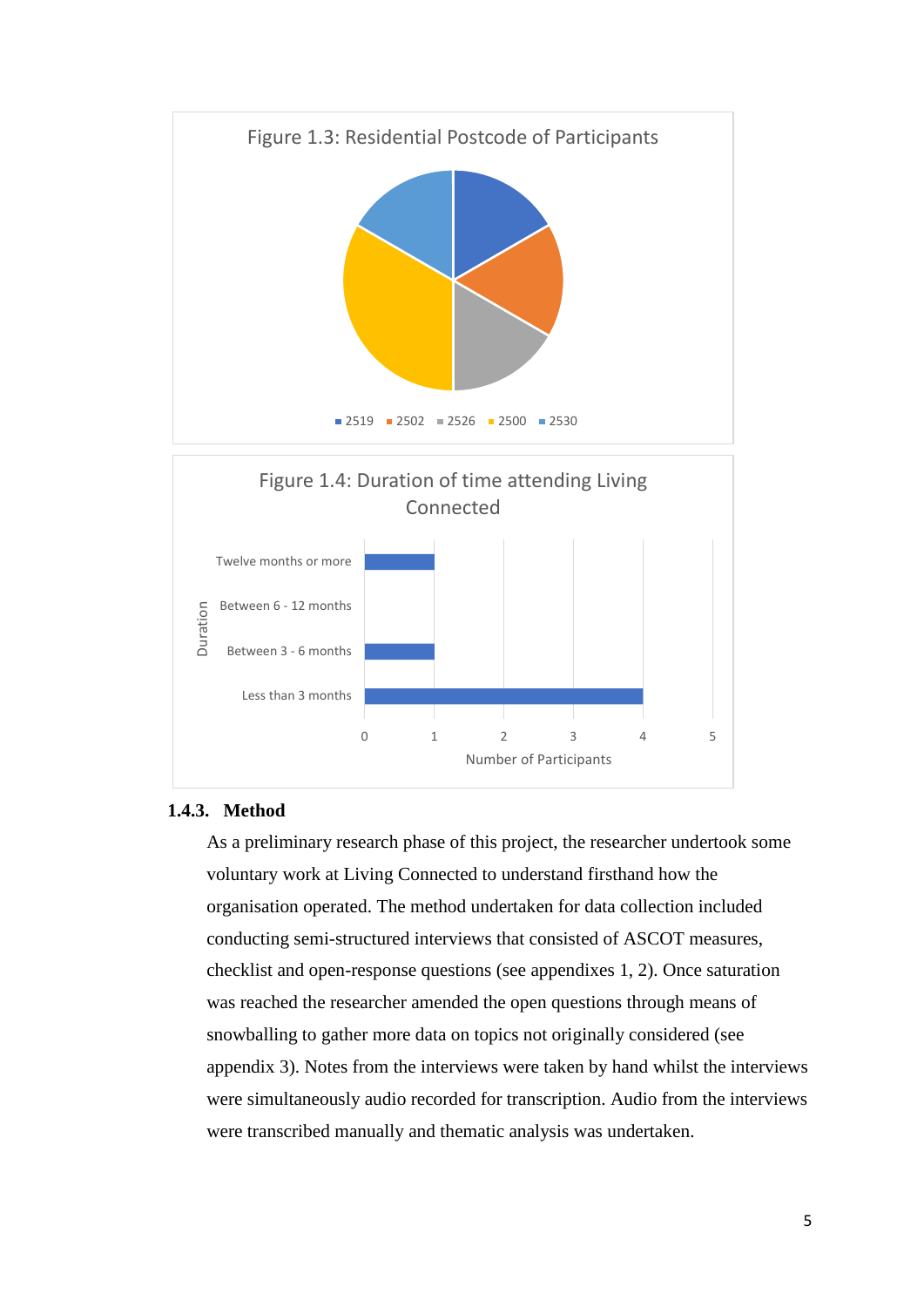# **2. Results**

# **2.1. Theme 1: Independence**

Using an ASCOT measure, participants were asked how much independence technology gives them and the results are shown in Figure 2.1.



As shown in Figure 2.2, participants have learnt how to use an array of technology independently since commencing Living Connected. The participants interviewed were quite diverse in their technological abilities – some participants were grasping the basics, whereas; others were quite independent already, but required support to learn "hidden functions".



Five out of six participants believed that Living Connected has given them confidence to try new things, with the service allowing older people to learn things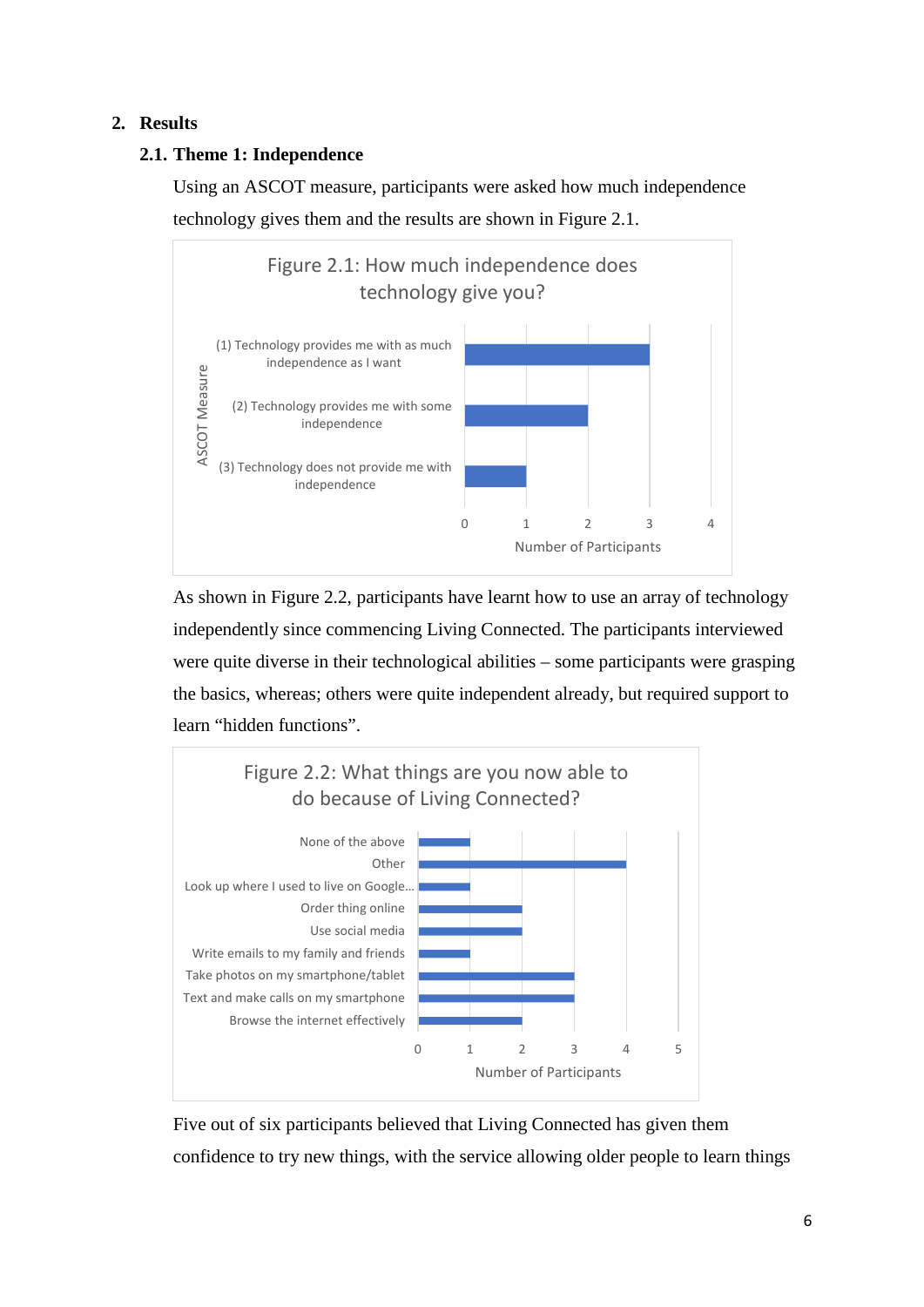that they otherwise would not be able to do. Notably, participants mentioned "you feel so much more secure and confident if you have someone there who can take you through [things]" and "I know I won't be able to discover these things unless I turn up to a centre like this".

As per figure 2.1, one participant believed that technology did not provide him with independence. He disclosed this was because his partner passed away recently and "he used to do everything". Another participant noted that they "prefer to do things the 'old fashioned way'". Saying this, the participants came to a consensus that they still see the value in technology as if they do not learn how to use it, they will get left behind and it'll get increasingly harder to do things.

# **2.2. Theme 2: Meaningful things to do**

Using an ASCOT measure, participants were asked how much technology enables them to do things that are meaningful and the results are shown in figure 3.1.



Results for this question were spread equally across the six participants. Some participants believe technology is a big contributor to their daily lives, for others it provides little to no influence. Five out of the six participants agreed that it is very time saving – information can be gained instantaneously, making it easier to organise outings with friends/family. Two out of the six participants mentioned it made their time a lot more efficient with one participant saying that researching on the internet is "fairly quick… [not having to go to the library] and spend hours down there looking at books" whilst another participant thought of it more as a "tool" than "to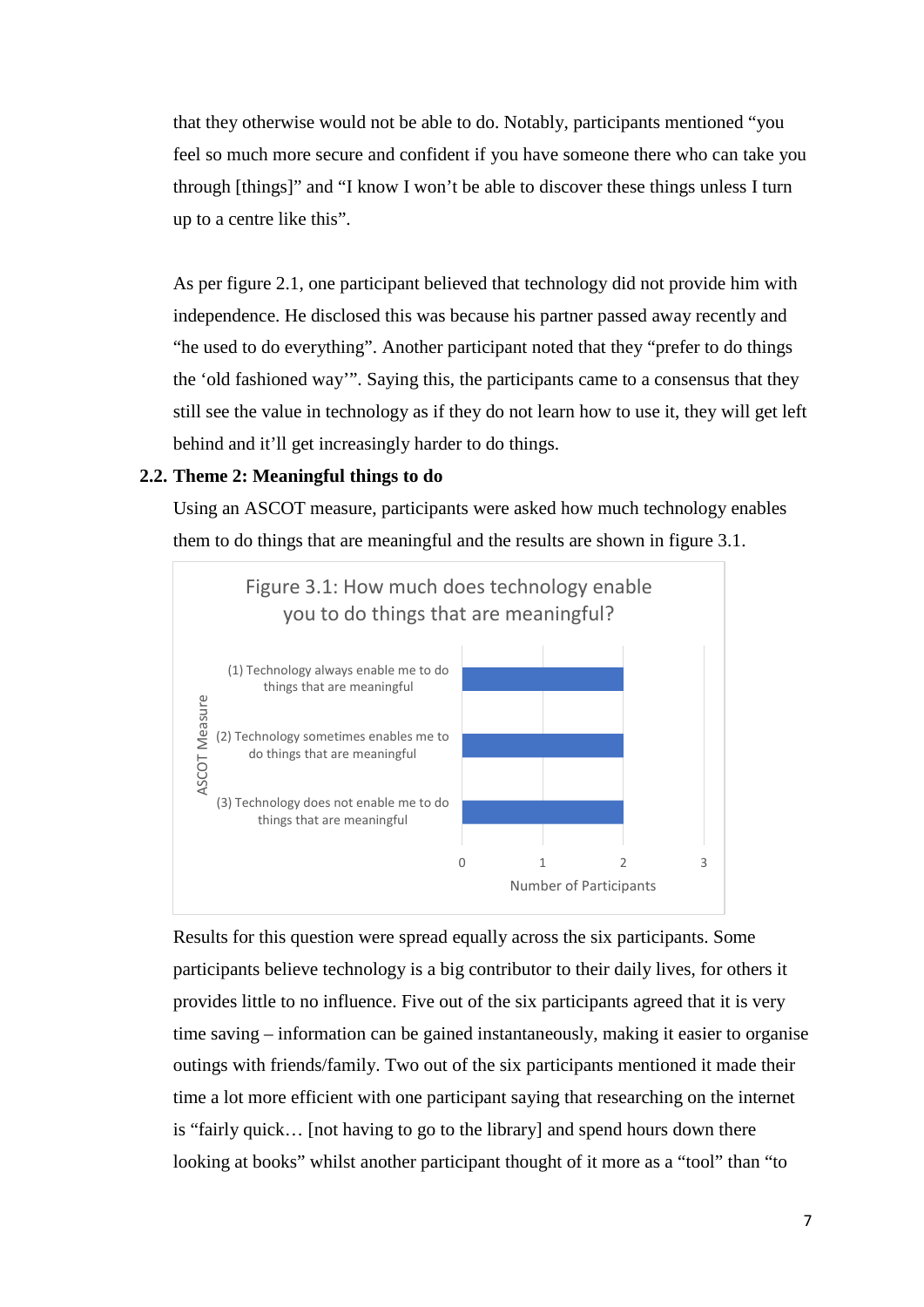keep yourself occupied". Two out of the six participants believe it has no influence on their lives, either because they do not know how to use technology or they would prefer to "occupy their time in other ways". One participant notably mentioned that it is "important to keep face-to-face contact with people or you become isolated", however; it is a great tool in staying connected.

#### **2.3. Theme 3: Connection with family/friends**

Using an ASCOT measure, participants were asked how much technology enables them to keep in contact with family and friends and the results are shown in figure 4.1.



Four out of the six participants believed technology had a major influence in keeping in contact with family/friends. Without technology, all participants agreed that it would be exceptionally hard to keep in contact with family friends. Notably, one participant mentioned that "I'd never be able to contact their daughter without skype or the phone", whilst another participant stressed that they would be "lost without it… technology enables me to function, to do interesting things and contact my friends". Participants who indicated that technology had some/no influence in keeping in contact with family and friends stated that they preferred face-to-face contact or did not know how to use technology.

#### **2.4. Theme 4: General satisfaction with Living Connected**

Participants were generally satisfied with the Living Connected service. All participants praised the 1:1 nature of the service, stating that they felt comfortable,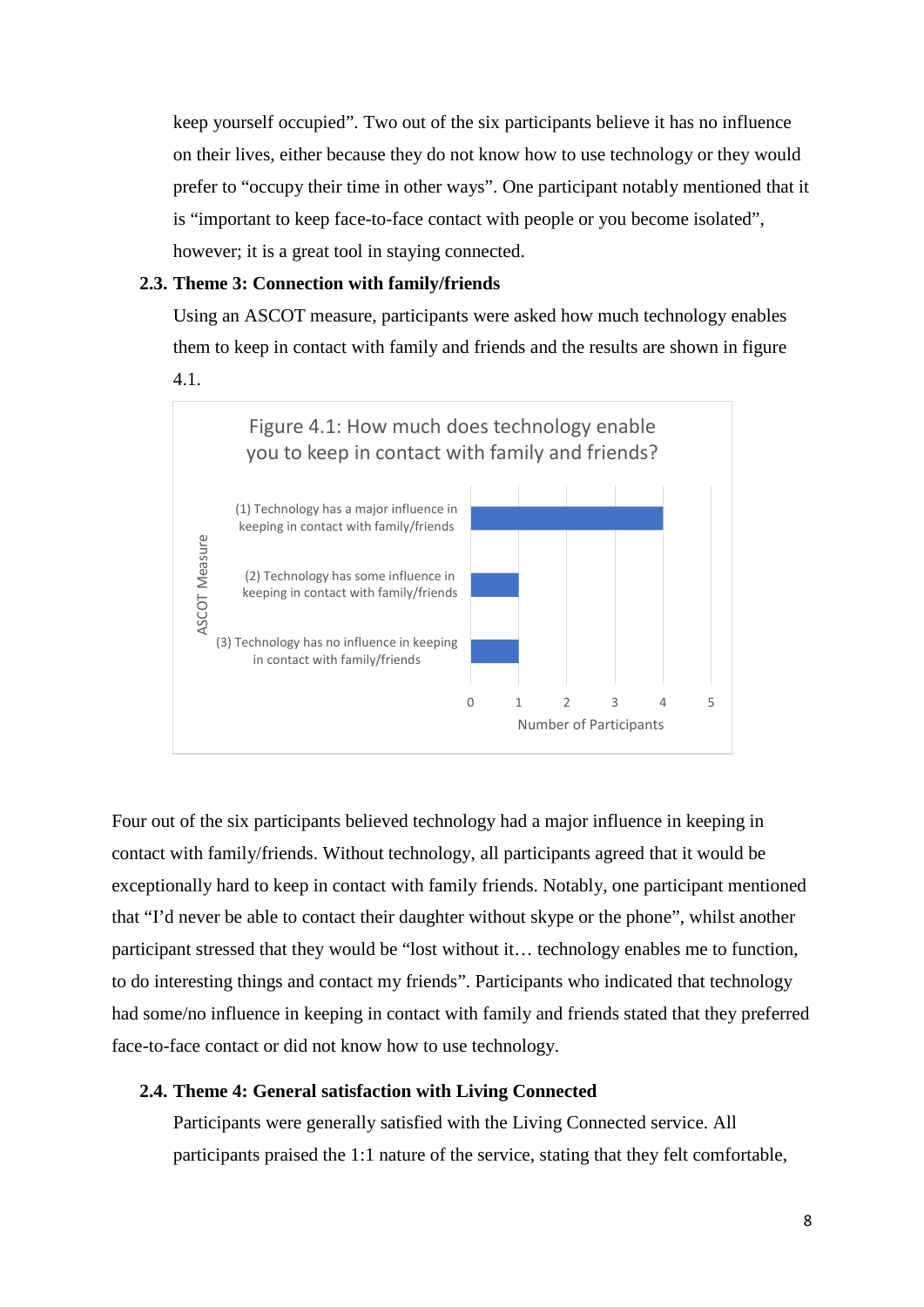more confident and felt as if they were being listened to: "it's so much better here… I was doing another computer thing but I was learning nothing". Four out of the six participants felt like traditional services (i.e. classes at the library) could pose as a deterrent to learning as it is harder to get assistance in larger groups. Another advantage of Living Connected is that it is immediate – "I have a problem today, I can come here and you can help me". One participant did not notice much difference between Living Connected and other services – it was all dependent on their schedule and what they wanted to learn. All participants spoken to at Living Connected encouraged it to keep going and highlighted how a lot of people do not know about the service or are hesitant to seek assistance. Suggestions for improvement include having more opportunities for advancement, the provision of more staff/volunteers as sometimes it is difficult to get more "intensive support" and to outreach Living Connected to the university to assist mature-aged students.

#### **3. Discussion**

#### **3.1. Statement of Key Findings**

A community-based ICT intervention utilising a person-centred approach largely influences the social and emotional wellbeing of older Australians residing in the Illawarra Region. Utilising Living Connected as a case study, it was found that an intervention such as this supports an individual's independence and ability to connect with friends and family, giving older people meaningful things to do with their time through the aid of digital technology.

As presented in the results described in section 2.1, it can be seen that technology gives people a large amount of independence. Services such as Living Connected enable older people to learn and become confident in array of digital technology. Without the support of Living Connected, many older people would feel left behind and excluded, perpetuating social isolation. As outlined in results sections 2.1 and 2.4, the approach of Living Connected is unique in that it provides 1:1 assistance, putting the individual's needs and wants at the forefront. Older people feel they are being listened to and feel like they have a sense of control, as opposed to other traditional services, for example, classes at a library or assistance in store as these can be very overwhelming and a deterrent to learning.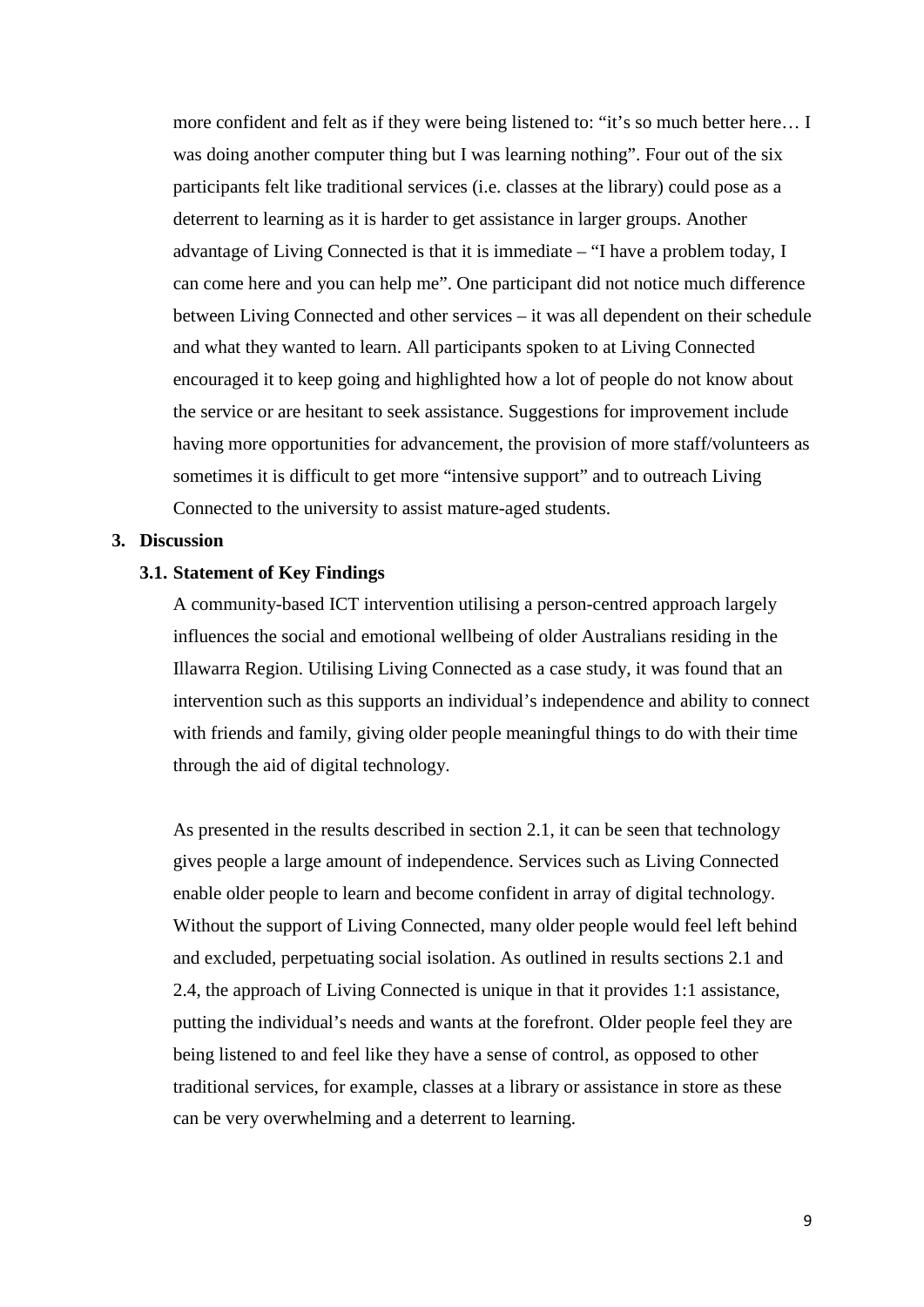Further interpretation of the results in section 2.1, revealed how utilising technology can help an older person maintain their independence. Without this, many older people would feel left behind. Many things older people are used to doing are transitioning online and as their physical/cognitive capacities diminish, they are unable to do such things they were previously able to do on their own.

As described in the results presented in section 2.2, Living Connected has given older people the confidence to utilise technology as part of their day to day lives. Results collated in section 2.2 can infer that digital technology acts as a tool to make things more efficient to do and enables older people to function to their full capacity. Through interpretation of the results of section 2.2, those who do not have a strong affiliation with technology still see the importance and need to do things without technology, however; it is always there to fall back on if needed.

As described in the results presented in section 2.3, Living Connected has enabled community members to keep in contact with family/friends through Skype, email and other means. As shown in the results of section 2.3, without the use of technology, older people would feel disconnected from their family, especially if they were living overseas. The support from Living Connected has enabled older people to become confident in navigating the internet, texting and email which are all highly influential in keeping in contact with family and friends.

From the research, it can be inferred that Living Connected is very beneficial in supporting an older person's emotional and social wellbeing. As shown in the results presented in section 2.4, community members that access Living Connected feel as if the service is inclusive, making them feel comfortable to ask questions, supporting their learning. It can be inferred that other 'traditional' services can sometimes be a deterrent to learning. As described in the results in section 2.4, group classes at the library for example do not have that 1:1 nature to them and participants are often limited to what the teacher wants them to learn.

#### **3.2. Comparison with Previous Literature**

Previous literature into this topic undertaken in the local area has been restricted to an aged care setting, stating that ICT classes held in a residential setting enhances the social participation and improvement of elderly residents, contributing to their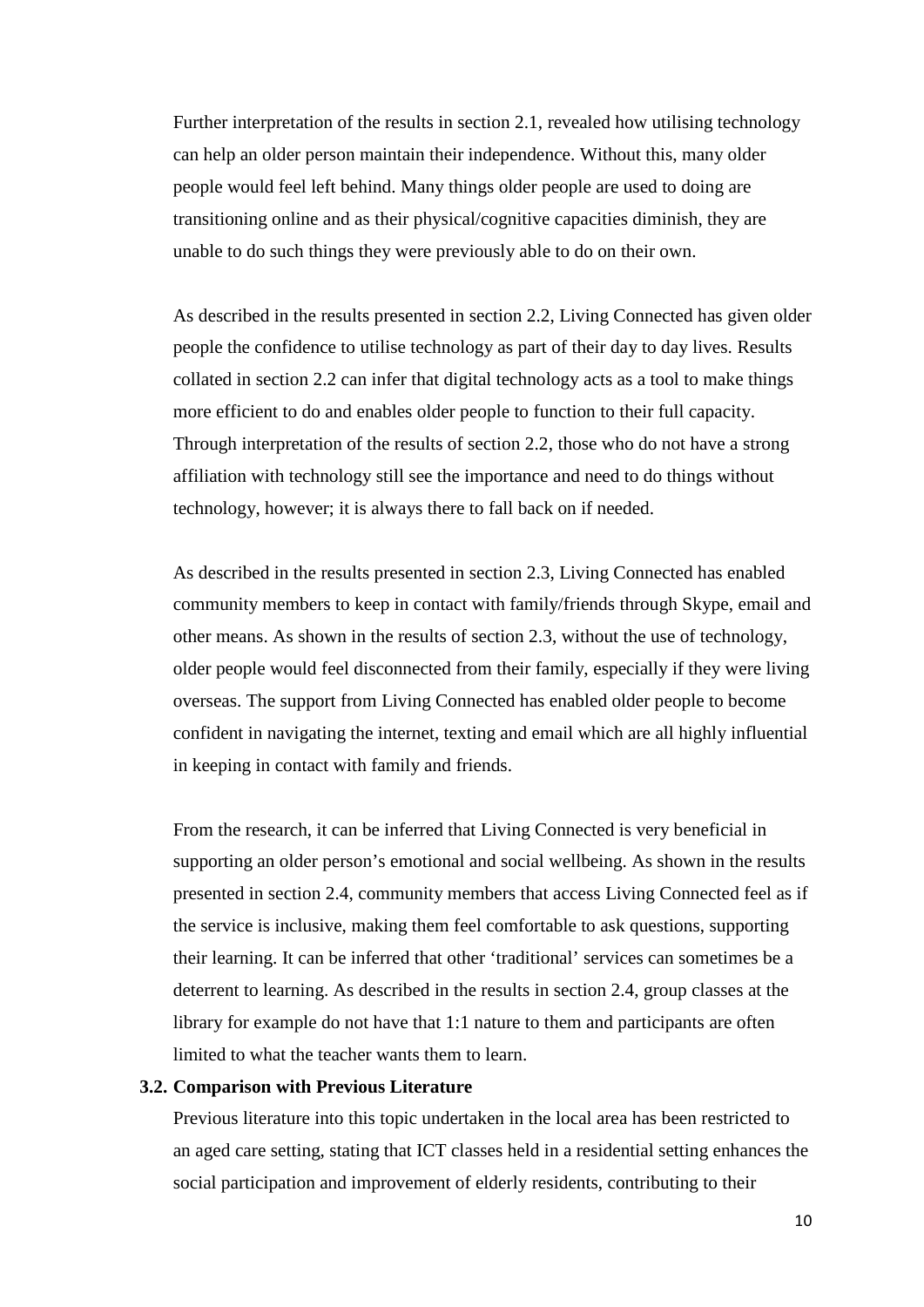occupation and giving them a sense of control and dignity over their lives once they become confident with technology (Hasan and Linger 2016). This hypothesis can be extended to a community setting because, as people are coming to these community user driven help sessions run by Living Connected, they are becoming increasingly independent, utilising technology in their day to day lives to support their emotional and social wellbeing.

Previous literature has also indicated that as the world is becoming increasingly digitalised, older people are becoming disconnected from their loved ones, finding it harder to engage in as many activities and access crucial government services, leading to social isolation (Hasan & Linger 2018). This has become evident through this research as participants noted that many integral, everyday services such as; banking and shopping are experiencing a 'digital shift'. From the results gathered, it can be inferred that without technology, older people would be excluded from the community as they would no longer be able to keep in contact with loved ones, socialise or complete meaningful everyday activities.

Another aspect of social exclusion found through this research aligned with findings from Hasan & Linger's (2018) research into reliance on a partner and feeling socially isolated once their partner has passed due to not having the capabilities to utilise technology. New themes that emerged through this research was technology's capacity to enable people to maintain their independence, hence staying at home for longer. Numerous participants noted that if they do not learn how to use technology now, once they become older and immobile, they will no longer be able to do things like banking, shopping or ordering meals through Meals on Wheels for example. This may force them into supported care early, which can be detrimental to an older persons' social and emotional wellbeing.

#### **3.3. Strengths and Limitations**

This study has addressed numerous gaps in the literature. Previous research studies investigating the effectiveness of ICT interventions have only occurred in an aged care setting, which excludes a significant proportion of the population in the community who are still living independently at home. This research has demonstrated a holistic understanding of how technology contributes to older people's emotional and social wellbeing and the value of Living Connected in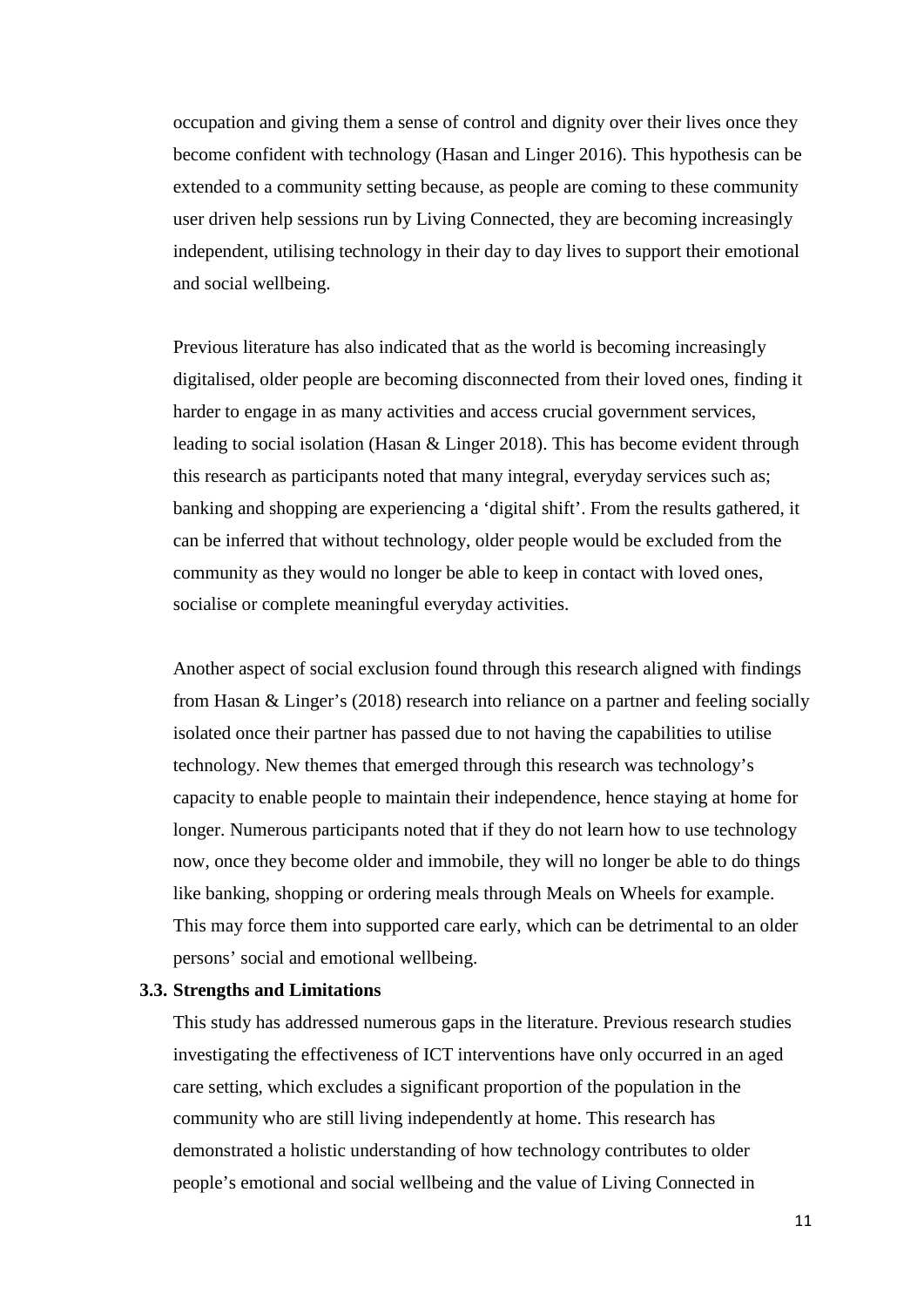supporting older people's wellbeing by enabling them to confidently and independently utilise digital technology. Furthermore, this research will guide the future practice of Living Connected to ensure the service is meeting the needs and wants of consumers accessing the drop-in sessions.

One major limitation of this study is the scope. Due to the short time of which this study was undertaken, the researcher was only limited to six participants from Living Connected centres at Unanderra and iAccelerate. This makes it difficult to generalise the results amongst all users of Living Connected across the Illawarra region. The researcher found it hard to draw responses from those individuals who are opposed to utilising technology. In future, research into why people are opposed to utilising technology would be beneficial as it would allow academics, policy makers and community members to gain an understanding of how to support these individuals in an increasingly digitalised world. The majority of participants interviewed had been attending the Living Connected drop-in service for less than six months, making it difficult to assess the longer term affects of Living Connected on an older person's wellbeing.

#### **4. Conclusion**

Staying connected with family, friends and wider community is positively associated with better health outcomes. Older people are prone to experiencing social isolation due to numerous factors including a decline in their physical/mental capacities or the loss of a loved one. The current digital climate excludes older people due to structural and systematic changes. Older people are becoming increasingly excluded from their loved ones, are unable to complete as many meaningful activities and access crucial government services. Person-centred ICT interventions have been shown to be effective in enhancing the social and emotional wellbeing of older people residing in aged care, however; there is a lack of research demonstrating the effectiveness of such intervention(s) in a community setting.

This research has shown that a person centred, community-based ICT intervention is effective in enhancing the social and emotional wellbeing of older Australians residing in the Illawarra. Through the research, it was found that older people utilise technology for a variety of reasons including leisure, occupation and keeping in contact with loved ones. Barriers for the uptake of technology included reliance on family members that have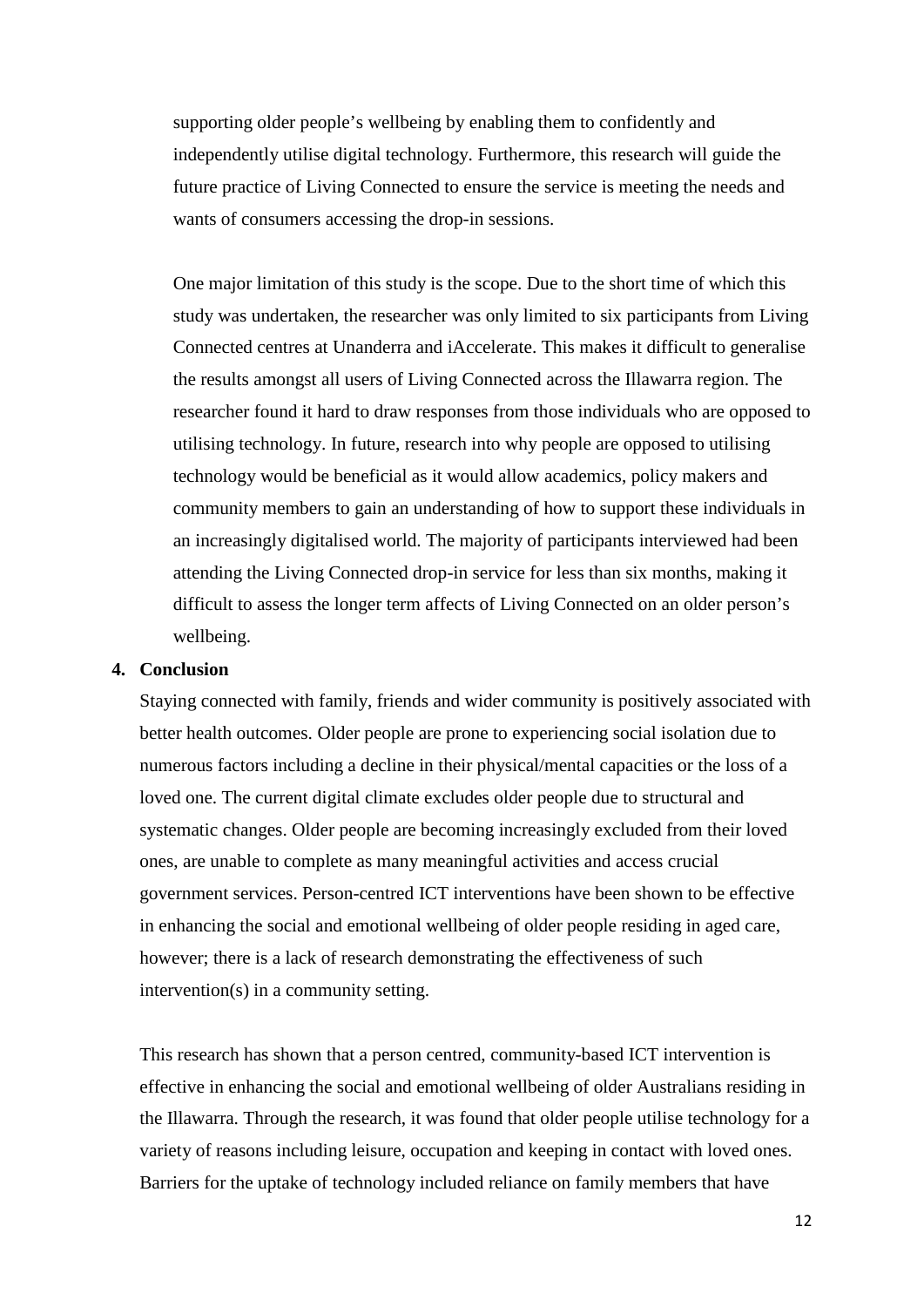passed and not being familiar with and/or reluctant of technology. Older people's attitudes to technology highly differ, however; all participants agreed that learning how to utilise digital technology is beneficial because without it, they will be left behind. Living Connected has demonstrated to be highly effective as it provides a supportive, inclusive environment where many older people have been able develop confidence and independence in trying new things and navigating the digital realm independently.

With the support of Living Connected, older people can integrate technology into their daily lives, giving them a sense of control, enabling them to do things that are meaningful and staying connected with loved ones. All these factors contribute to optimal social and emotional wellbeing. It is shown that the 1:1 nature of Living Connected is more personable than other 'traditional' approaches which can be a deterrent to learning.

This service currently reflects gaps in current policy development and implementation as the social and emotional aspects of wellbeing are not well addressed. This research has demonstrated the importance of technology in supporting the social and emotional wellbeing of older people. Numerous policies have been implemented to address the medical and financial concerns facing older Australians, however; there are a lack of policies and interventions to address the inaccessibly of technology for older Australians. Nationwide policies and regulations are required to allow technology to be more inclusive of older peoples' needs, wants and capabilities to support their emotional and social wellbeing. This could be done through funding the provision of services, such as Living Connected, on a national scale to support the social and emotional wellbeing of older people across Australia and to ensure older Australians are no longer excluded in an increasingly digitalised world.

#### **5. Highlights**

- Older people utilise technology for a range of reasons to support their occupation, for leisure and/or connecting with others.
- Technology enables older people to maintain their independence, give meaning to their everyday activities and stay connected to loved ones.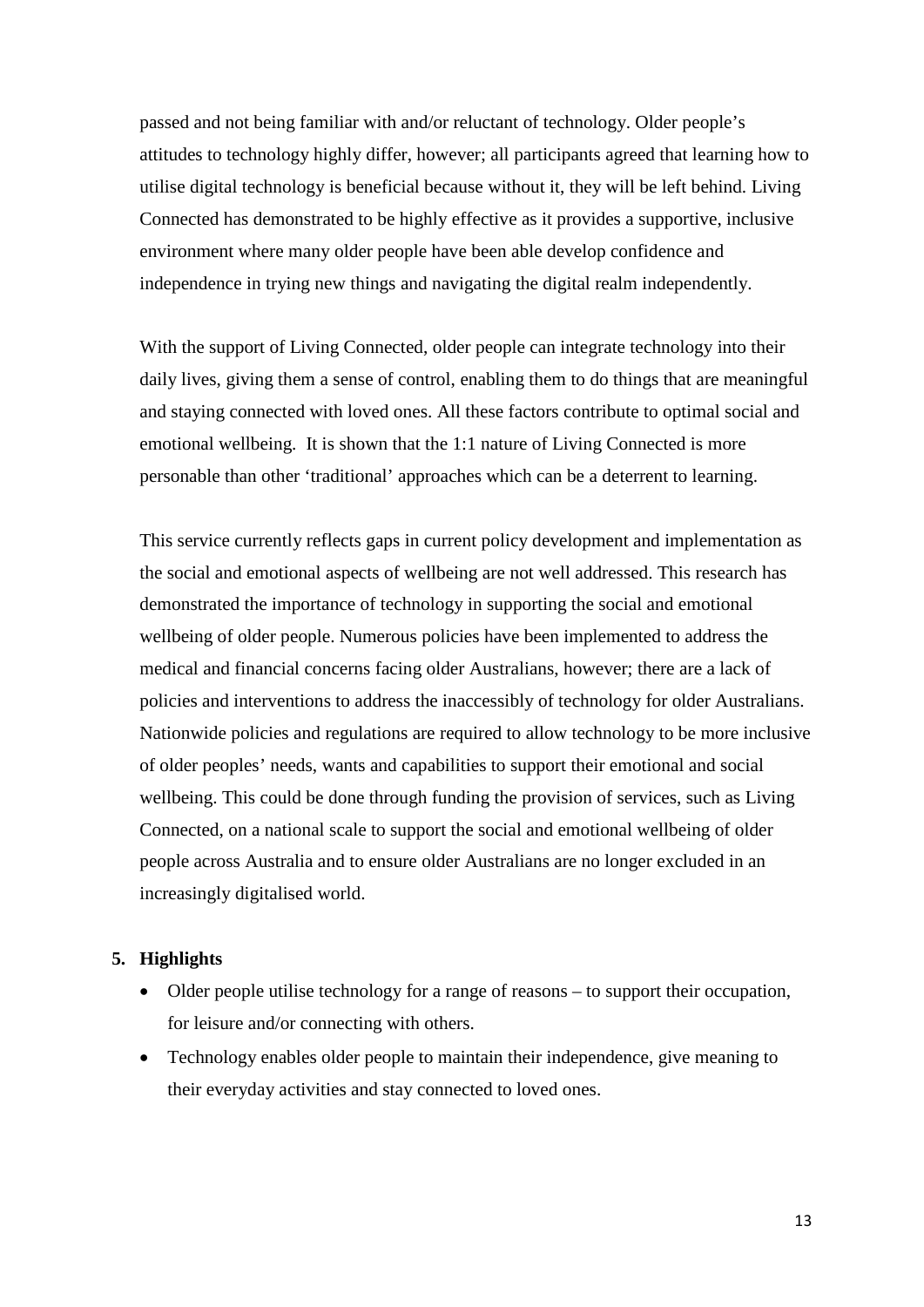- A personalised service such as Living Connected is effective in supporting the emotional and social wellbeing of older people as it is inclusive and supportive of their needs.
- Alternate services such as group-specific classes at the library and paying someone for assistance can pose a deterrent in an older person's learning.
- Even those that do not have a strong affiliation with technology see the value in it supporting an older person's wellbeing.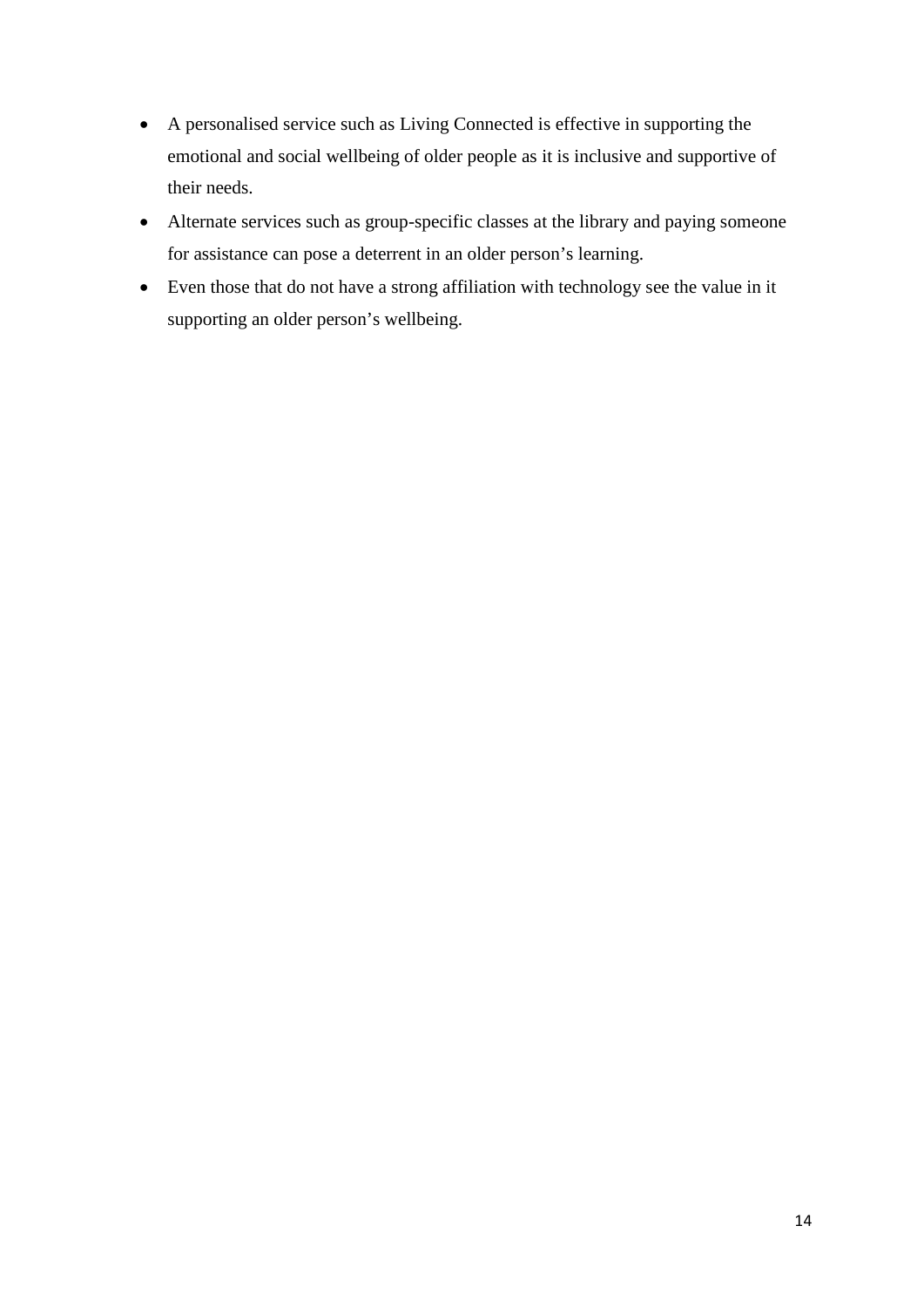## **6. References**

Australian Institute of Health and Welfare 2017, *Australia's Welfare 2017: 5.1 Aging and Aged Care*, AIHW, Canberra, viewed 8 March 2019,

[<https://www.aihw.gov.au/getmedia/d18a1d2b-692c-42bf-81e2-47cd54c51e8d/aihw](https://www.aihw.gov.au/getmedia/d18a1d2b-692c-42bf-81e2-47cd54c51e8d/aihw-australias-welfare-2017-chapter5-1.pdf.aspx)[australias-welfare-2017-chapter5-1.pdf.aspx](https://www.aihw.gov.au/getmedia/d18a1d2b-692c-42bf-81e2-47cd54c51e8d/aihw-australias-welfare-2017-chapter5-1.pdf.aspx) >

Hasan, H & Linger, H 2016, 'Enhancing the wellbeing of the elderly: Social use of digital technologies in aged care', *Journal of Education Gerontology,* vol. 42, no. 11, pp. 749-757

Hasan, H & Linger H 2018, 'Older Women Online: Engaged, Active and Independent', *in ACIS 2018*, Sydney, 2018, viewed 9 March 2019, [<http://www.acis2018.org/wp](http://www.acis2018.org/wp-content/uploads/2018/11/ACIS_paper_83.pdf)[content/uploads/2018/11/ACIS\\_paper\\_83.pdf>](http://www.acis2018.org/wp-content/uploads/2018/11/ACIS_paper_83.pdf)

Holt-Lunstad, J, Robles, TF & Sbarra, DA 2017, 'Advancing social connection as a public health priority in the United States', *American Psychologist*, vol. 72, no. 6, pp. 517-530

Khosravi, P, Rezvani, A & Wiewiora, A 2016, 'The impact of technology on older adults' social isolation', *Computers in Human Behaviour,* no. 63, viewed 8 March 2019, [<https://www.researchgate.net/publication/303817159\\_The\\_impact\\_of\\_technology\\_on\\_older](https://www.researchgate.net/publication/303817159_The_impact_of_technology_on_older_adults) [\\_adults'\\_social\\_isolation>](https://www.researchgate.net/publication/303817159_The_impact_of_technology_on_older_adults)

Pathak, V, Jena, B & Kalra, S 2013, 'Qualitative research', *Perspectives in Clinical Research*, vol. 4, no. 3, viewed 9 March 2019, [<https://www.ncbi.nlm.nih.gov/pmc/articles/PMC3757586/>](https://www.ncbi.nlm.nih.gov/pmc/articles/PMC3757586/)

Ültanır, E 2012, 'An Epistemological Glance at the Constructivist Approach: Constructivist Learning in Dewey, Piaget, And Montessori', *International Journal of Instruction*, vol. 5, no. 2, pp. 195-212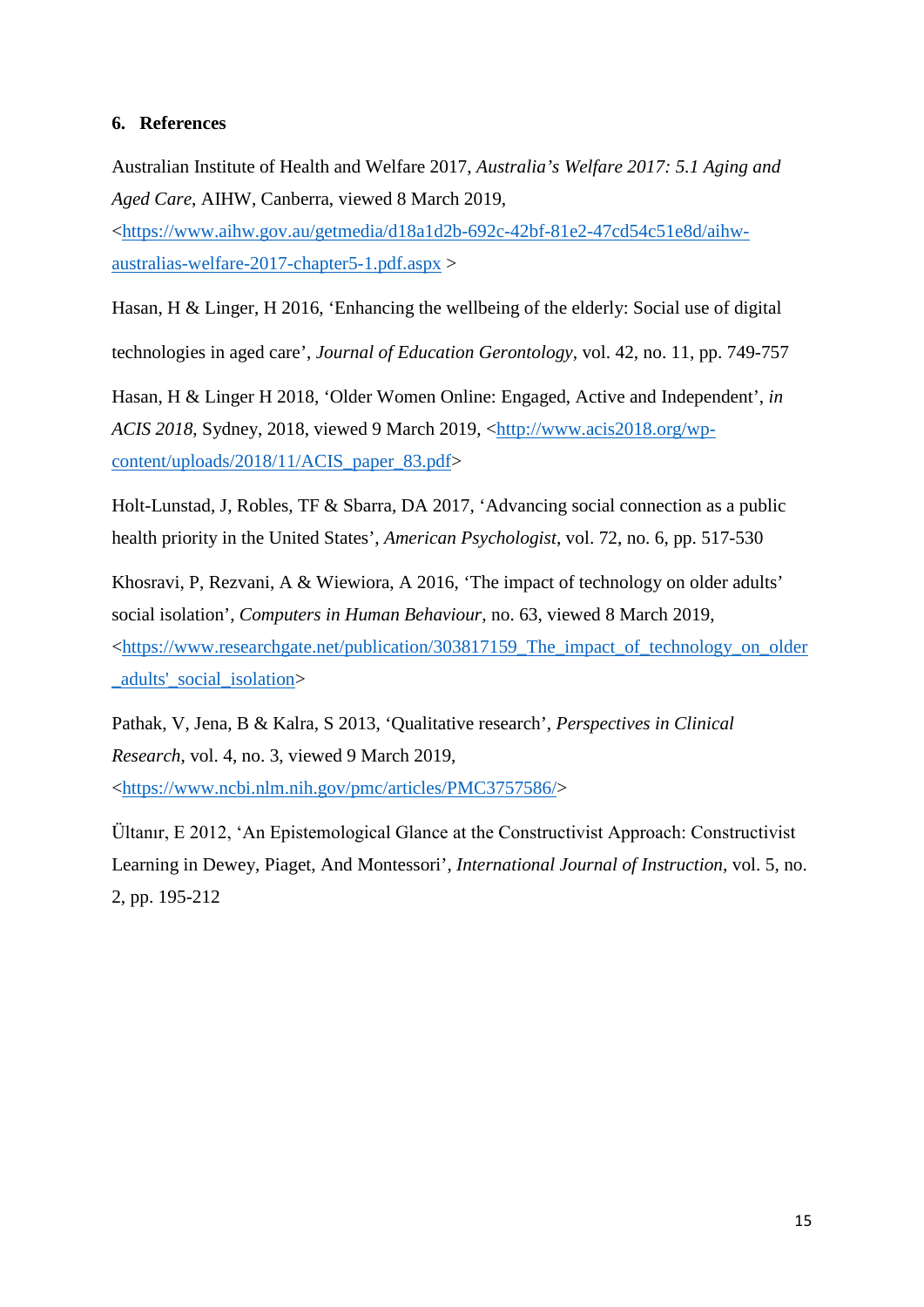# **7. Appendixes**

# **7.1. Appendix 1 – ASCOT Measures**

Referring to the scale below, please specify how much independence technology gives you

- (1) Technology provides me with as much independence as I want
- (2) Technology provides me with some independence
- (3) Technology does not provide me with independence

Referring to the scale below, please specify how much technology enables you to do things that are meaningful

- (1) Technology always enables me to do things that are meaningful
- (2) Technology sometimes enables me to do things that are meaningful
- (3) Technology does not enable me to do things that are meaningful

Referring to the scale below, please specify how much technology enables you to keep in contact with family and friends

- (1) Technology has a major influence in keeping in contact with friends/family
- (2) Technology has some influence in keeping in contact with friends/family
- (3) Technology has no influence in keeping in contact with friends/family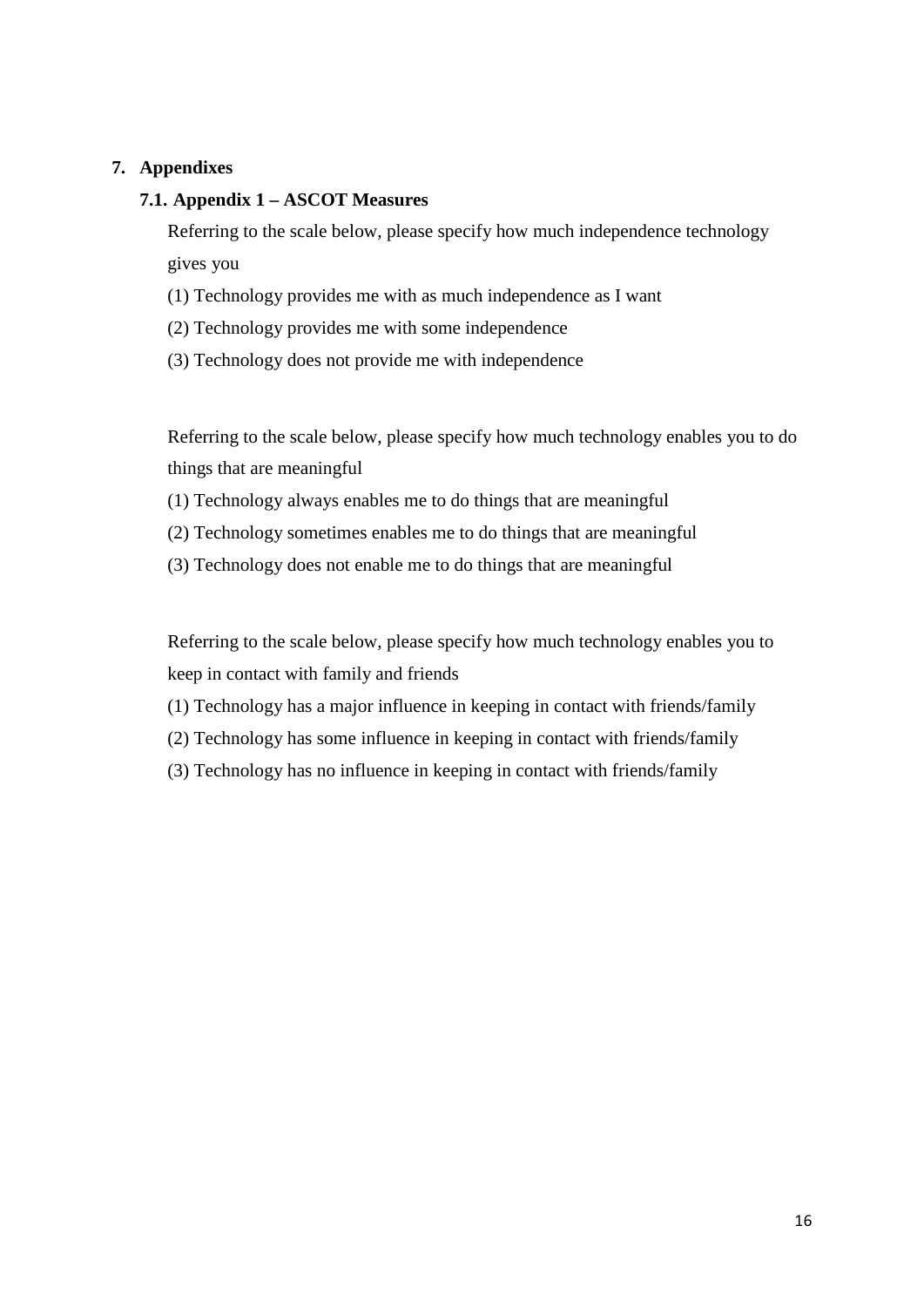# **7.2. Appendix 2 – Interview Guide: First Version**

- 1. Please specify your gender
	- o Male
	- o Female
- 2. Please specify the age bracket you fall into
	- o  $50 59$
	- $0 69$
	- o  $70 79$
	- $0 89$
	- $0 + 90 +$
- 3. What is your postcode?
- 4. That things do you use technology for on a day to day to day basis. Please refer to the list below and expand if necessary
	- o Looking up information e.g. phone numbers, news articles, holidays

\_\_\_\_\_\_\_\_\_\_\_\_\_\_\_\_\_\_\_\_\_\_\_\_\_\_\_\_\_\_\_\_\_\_\_\_\_\_\_\_\_\_\_\_\_\_\_\_\_\_\_\_\_\_\_\_\_\_\_\_\_\_\_

\_\_\_\_\_\_\_\_\_\_\_\_\_\_\_\_\_\_\_\_\_\_\_\_\_\_\_\_\_\_\_\_\_\_\_\_\_\_\_\_\_\_\_\_\_\_\_\_\_\_\_\_\_\_\_\_\_\_\_\_\_\_\_

- o Keeping in contact with friends and family via skype/social media/email/letters
- o Playing games e.g. sudoku, solitaire, Candy Crush
- o Researching family history
- o Taking photos and videos on my mobile device
- o Online shopping and/or banking
- o Borrowing eBooks or listening to audiobooks
- o Other (please specify)
- 5. How long have you been attending Living Connected drop in sessions?
	- o Less than three months
	- o Between three and six months
	- o Between six and twelve months
	- o Twelve months or more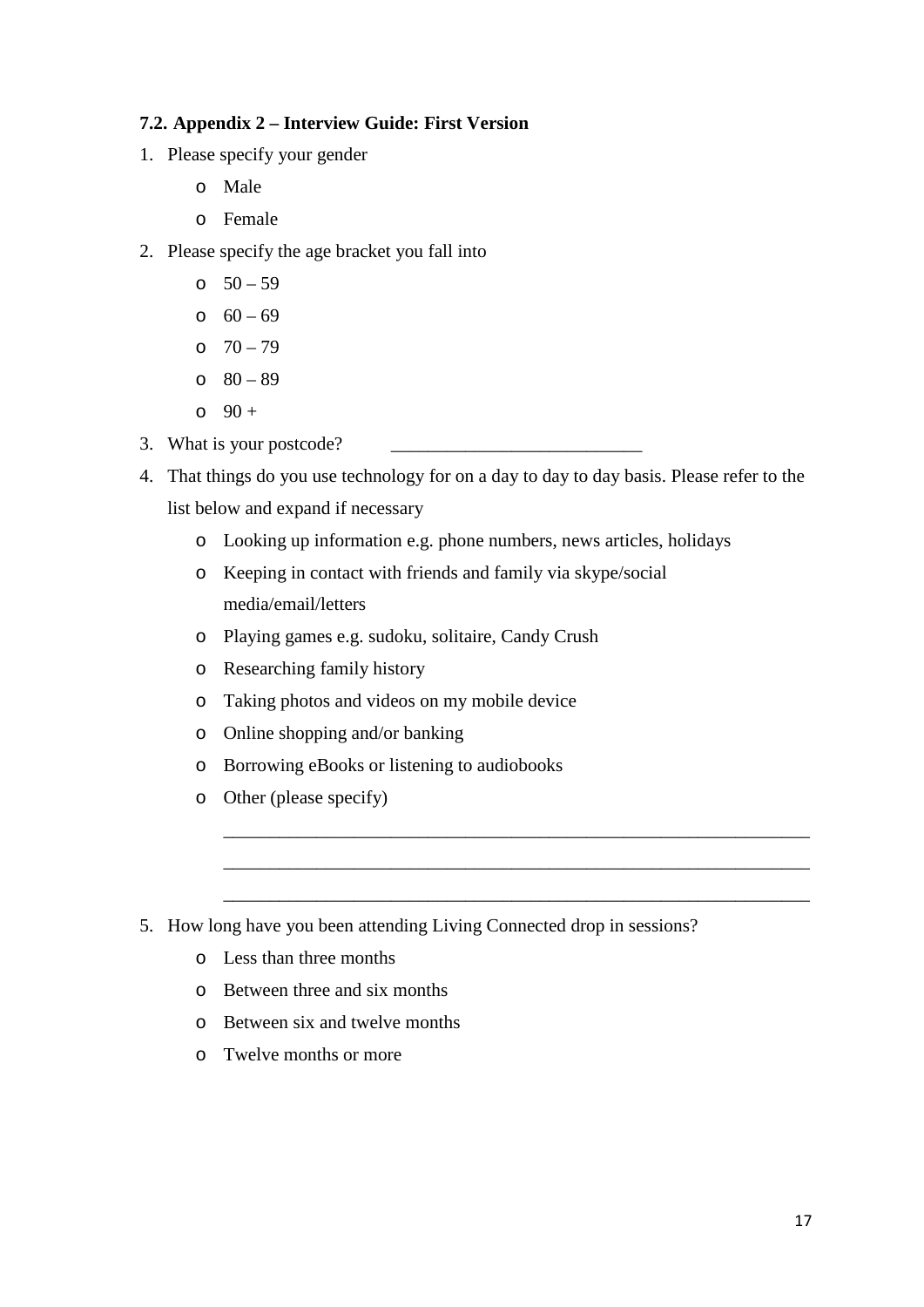- 6. Referring to the scale below, please specify how much independence technology gives you
	- o (1) Technology provides me with as much independence as I want
	- o (2) Technology provides me with some independence
	- o (3) Technology does not provide me with independence
- 7. How has the support of Living Connected specifically helped you maintain your independence?
- 8. What are some of the things you were not able to do before coming to these drop-in sessions? Refer to the list below and expand if necessary
	- o Browse the internet effectively
	- o Text and make calls on my smart phone
	- o Take photos on my smart phone/tablet
	- o Write emails to my family and friends
	- o Use social media (e.g. Facebook, Messenger)
	- o Order things online
	- o Look up where I used to live on google maps
	- o Other (please specify)

9. Referring to the scale below, please specify how much technology enables you to do things that are meaningful

\_\_\_\_\_\_\_\_\_\_\_\_\_\_\_\_\_\_\_\_\_\_\_\_\_\_\_\_\_\_\_\_\_\_\_\_\_\_\_\_\_\_\_\_\_\_\_\_\_\_\_\_\_\_\_\_\_\_\_\_\_\_\_

\_\_\_\_\_\_\_\_\_\_\_\_\_\_\_\_\_\_\_\_\_\_\_\_\_\_\_\_\_\_\_\_\_\_\_\_\_\_\_\_\_\_\_\_\_\_\_\_\_\_\_\_\_\_\_\_\_\_\_\_\_\_\_

- o (1) Technology always enables me to do things that are meaningful
- o (2) Technology sometimes enables me to do things that are meaningful
- o (3) Technology does not enable me to do things that are meaningful
- 10. How has the use of technology enhanced your day to day activities?
- 11. What are some of the things you do on your digital technology to keep yourself occupied? e.g. TV, music, games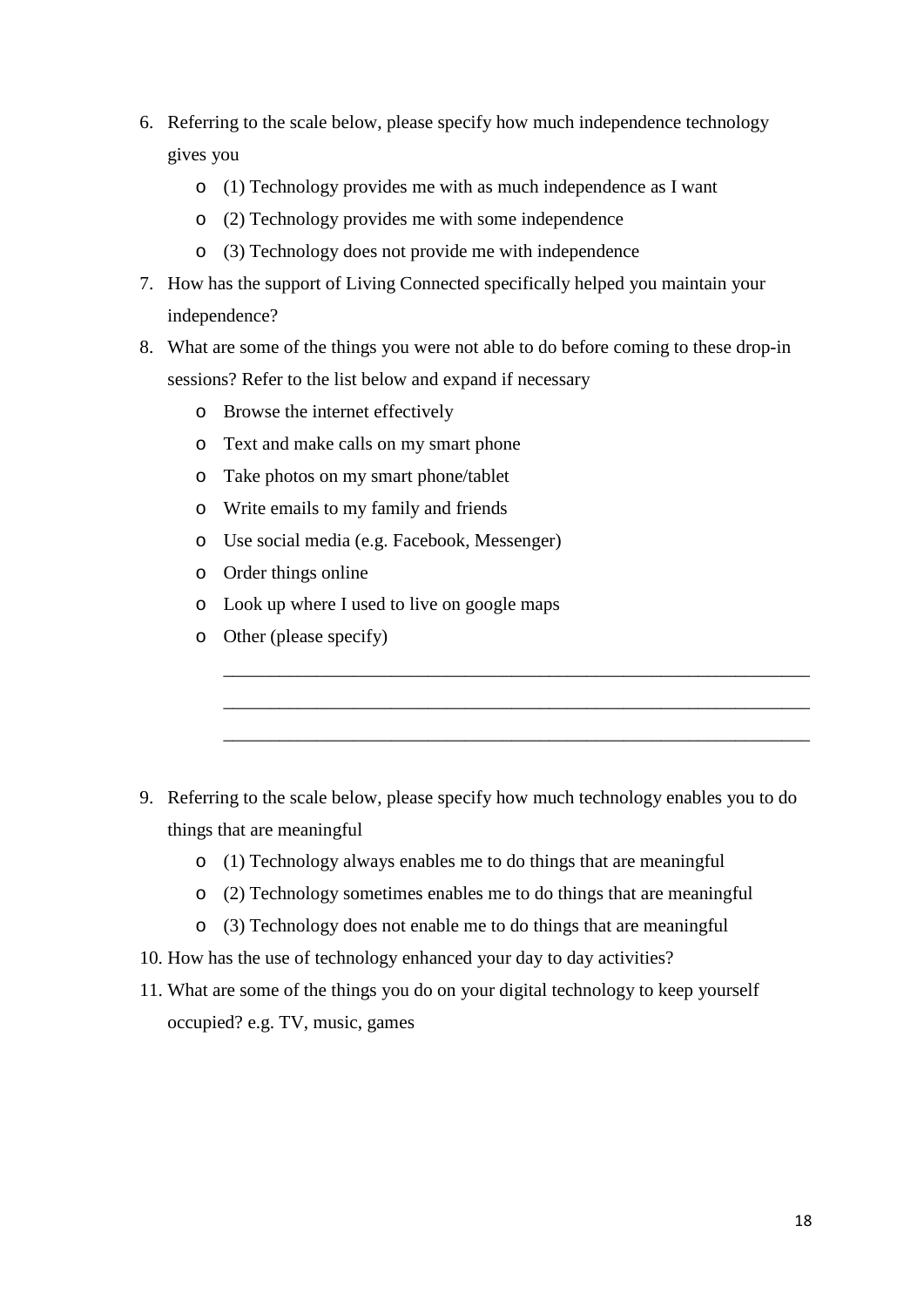- 12. Referring to the scale below, please specify how much technology enables you to keep in contact with family and friends
	- o (1) Technology has a major influence in keeping in contact with friends/family
	- o (2) Technology has some influence in keeping in contact with friends/family
	- o (3) Technology has no influence in keeping in contact with friends/family
- 13. How has technology enabled you to keep in contact with your loved ones? Please explain your answer
- 14. How difficult would it be to keep in contact with friends and family without the use of digital technology? Please explain your answer
- 15. Do you learn more here than at a class? Please explain your answer
- 16. Can you describe when you would go to a class as opposed to more personalised help and vice versa?
- 17. Do you have any suggestions on how Living Connected can be improved?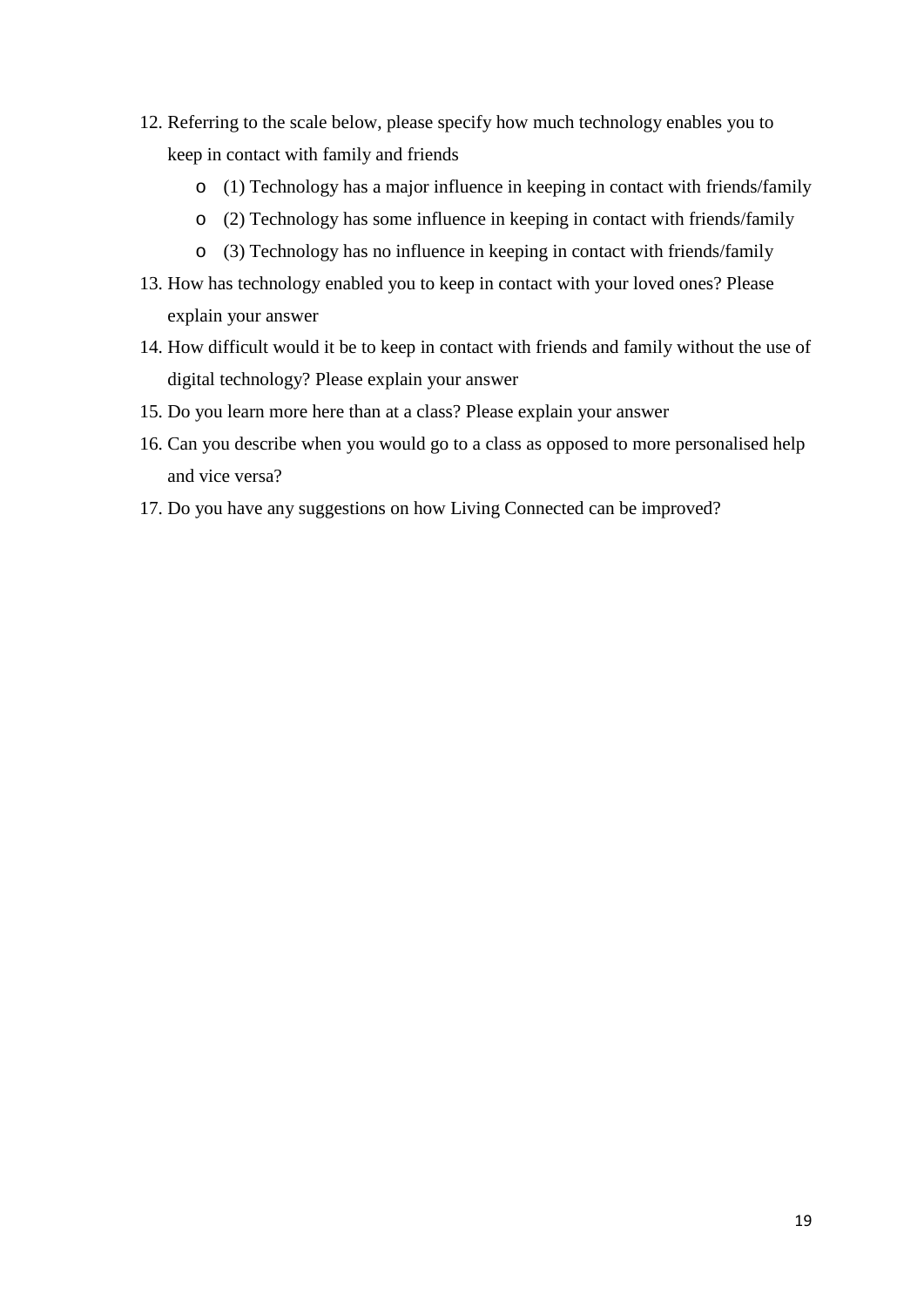# **7.3. Appendix 3 – Interview Guide: Second Version**

- 18. Please specify your gender
	- o Male
	- o Female

19. Please specify the age bracket you fall into

- o  $50 59$
- $0 69$
- o  $70 79$
- $0 89$
- $0 + 90 +$
- 20. What is your postcode?
- 21. What things do you use technology for on a day to day to day basis? Please refer to the list below and expand if necessary
	- o Looking up information e.g. phone numbers, news articles, holidays

\_\_\_\_\_\_\_\_\_\_\_\_\_\_\_\_\_\_\_\_\_\_\_\_\_\_\_\_\_\_\_\_\_\_\_\_\_\_\_\_\_\_\_\_\_\_\_\_\_\_\_\_\_\_\_\_\_\_\_\_\_\_\_

\_\_\_\_\_\_\_\_\_\_\_\_\_\_\_\_\_\_\_\_\_\_\_\_\_\_\_\_\_\_\_\_\_\_\_\_\_\_\_\_\_\_\_\_\_\_\_\_\_\_\_\_\_\_\_\_\_\_\_\_\_\_\_

- o Keeping in contact with friends and family via skype/social media/email/letters
- o Playing games e.g. sudoku, solitaire, Candy Crush
- o Researching family history
- o Taking photos and videos on my mobile device
- o Online shopping and/or banking
- o Borrowing eBooks or listening to audiobooks
- o Other (please specify)
- 22. How long have you been attending Living Connected drop in sessions?
	- o Less than three months
	- o Between three and six months
	- o Between six and twelve months
	- o Twelve months or more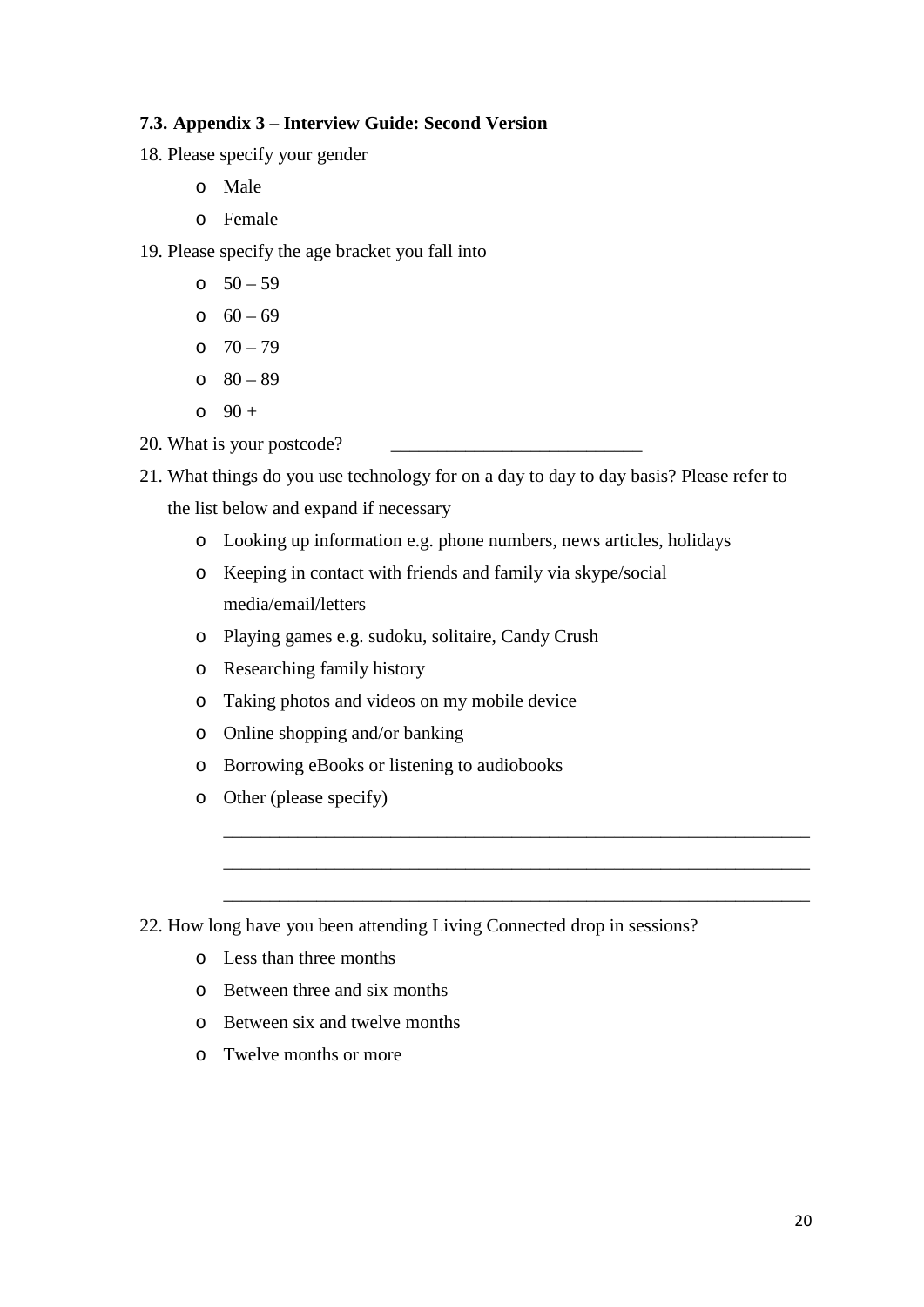- 23. Referring to the scale below, please specify how much independence technology gives you
	- o (1) Technology provides me with as much independence as I want
	- o (2) Technology provides me with some independence
	- o (3) Technology does not provide me with independence
- 24. How would you have to depend on others if you did not know how to use technology?
- 25. Can you describe an incident where you have had trouble learning how to use your device and how did this made you feel?
- 26. What are some of the things you were not able to do before coming to these drop-in sessions? Refer to the list below and expand if necessary
	- o Browse the internet effectively
	- o Text and make calls on my smart phone
	- o Take photos on my smart phone/tablet
	- o Write emails to my family and friends
	- o Use social media (e.g. Facebook, Messenger)
	- o Order things online
	- o Look up where I used to live on google maps
	- o Other (please specify)

27. Referring to the scale below, please specify how much technology enables you to do things that are meaningful

\_\_\_\_\_\_\_\_\_\_\_\_\_\_\_\_\_\_\_\_\_\_\_\_\_\_\_\_\_\_\_\_\_\_\_\_\_\_\_\_\_\_\_\_\_\_\_\_\_\_\_\_\_\_\_\_\_\_\_\_\_\_\_

\_\_\_\_\_\_\_\_\_\_\_\_\_\_\_\_\_\_\_\_\_\_\_\_\_\_\_\_\_\_\_\_\_\_\_\_\_\_\_\_\_\_\_\_\_\_\_\_\_\_\_\_\_\_\_\_\_\_\_\_\_\_\_

- o (1) Technology always enables me to do things that are meaningful
- o (2) Technology sometimes enables me to do things that are meaningful
- o (3) Technology does not enable me to do things that are meaningful
- 28. How has the use of technology enhanced your day to day activities?
- 29. How would it change the way you spend your time if you could not use technology?